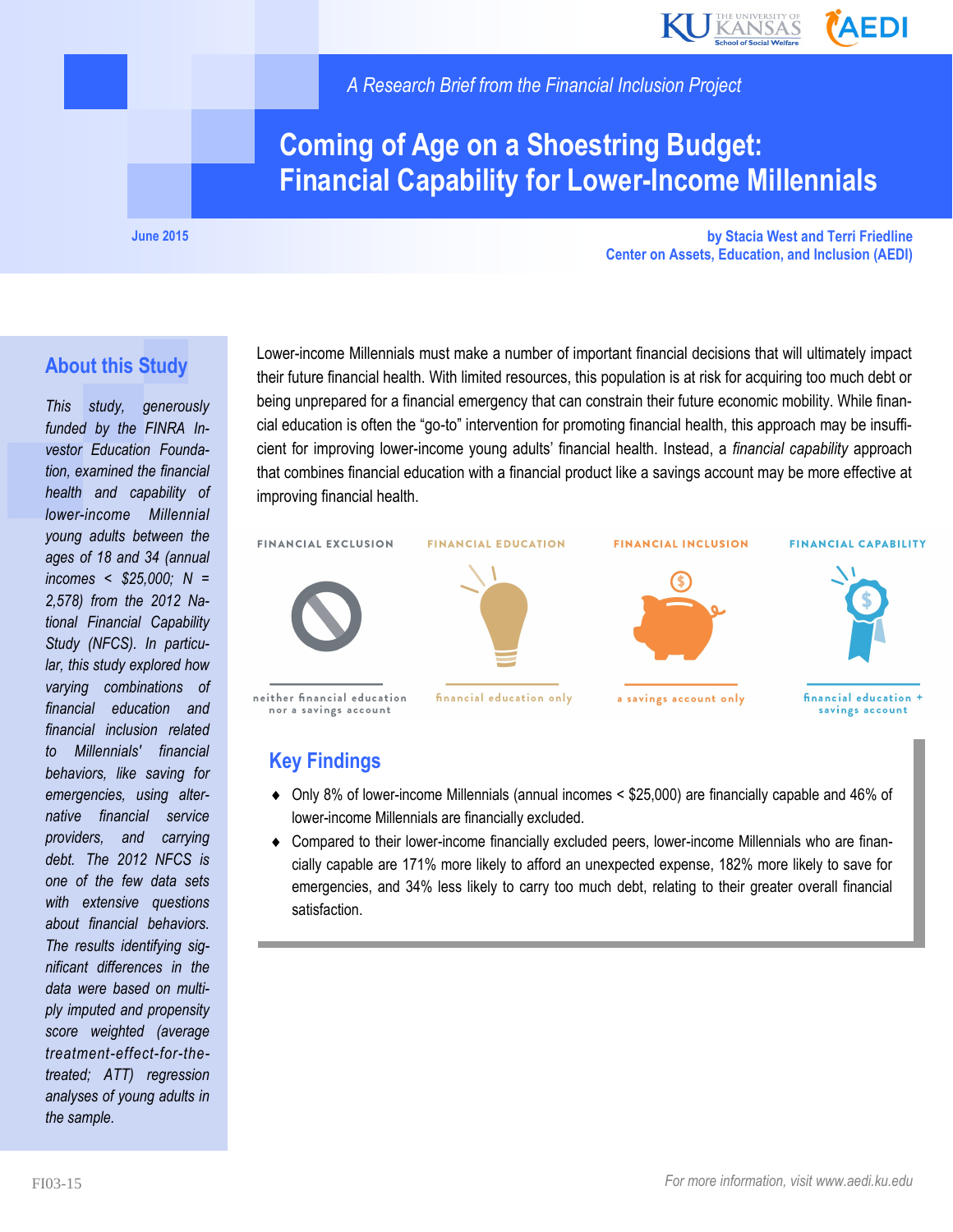# *Lower-Income Millennials Have Precarious Financial Foundations that Leave Little Room for Financial Errors.*

#### **Coming of Age in the Millennial Economy**

- Millennials—the current young adult generation born between approximately 1982 and 2004, must negotiate complex financial decisions in a macroeconomic environment markedly different from previous generations. Born into financially liberalized markets with variable interest rates and easily accessible lines of credit,<sup>1</sup> this generation has struggled with high rates of housing debt,<sup>2</sup> student loan debt,<sup>3</sup> and a shifting, unstable labor market.<sup>4</sup> These forces shape the context in which Millennials navigate the high-stakes financial transitions that mark young adulthood.
- Millennials' financial health may be more precarious than generations before them. They are less prepared for financial emergencies, use alternative financial services more frequently, carry higher debt burdens, and have lower overall financial satisfaction.<sup>5</sup> One-third of Millennials lack any emergency savings,<sup>6</sup> and those who have savings have only accumulated an average of about \$1,000,7 making it difficult to handle unexpected expenses.
- Family resources may help Millennials with adequate means weather risky financial moves,<sup>8</sup> but lower-income Millennials have less room for error, and the scarcity of resources within their environments may shape their decision-making.<sup>9</sup>

### **What is Financial Capability? Are Lower-Income Millennials Financially Capable?**

- Financial capability is built on financial knowledge (education and advice/guidance) and financial inclusion (accessible, appropriate, affordable financial products and services).<sup>10</sup> Many Millennials, particularly those who are lower-income, lack this foundation.
	- Lower-income Millennials, like most Americans, do not have a working knowledge of basic financial concepts.<sup>11</sup> Millennials have relatively low exposure to financial education and few opportunities to build financial competency.
	- Many Millennials are financially excluded and lack basic financial products. 30% of the underbanked and 37% of the unbanked are under 35 years old.<sup>12</sup>
- This study examined the finances of 2,578 Millennials ages 18 to 34 whose annual incomes were below \$25,000. Thirty-eight percent of majority of these lower-income Millennials were employed and 42% unemployed. The remaining 20% were students. Nearly 60% had a high school education or less. Most did not own a home (83%) or receive government assistance (75%).
- Only 8% reported being *financially capable* by having a savings account and having received financial education. Forty-one percent were *financially included* as indicated by owning a savings account without financial education, and 5% were *financially educated* based on having received financial education but not owning a savings account. Nearly





half the sample (46%) was *financially excluded*, meaning that they neither owned a savings account nor received financial education.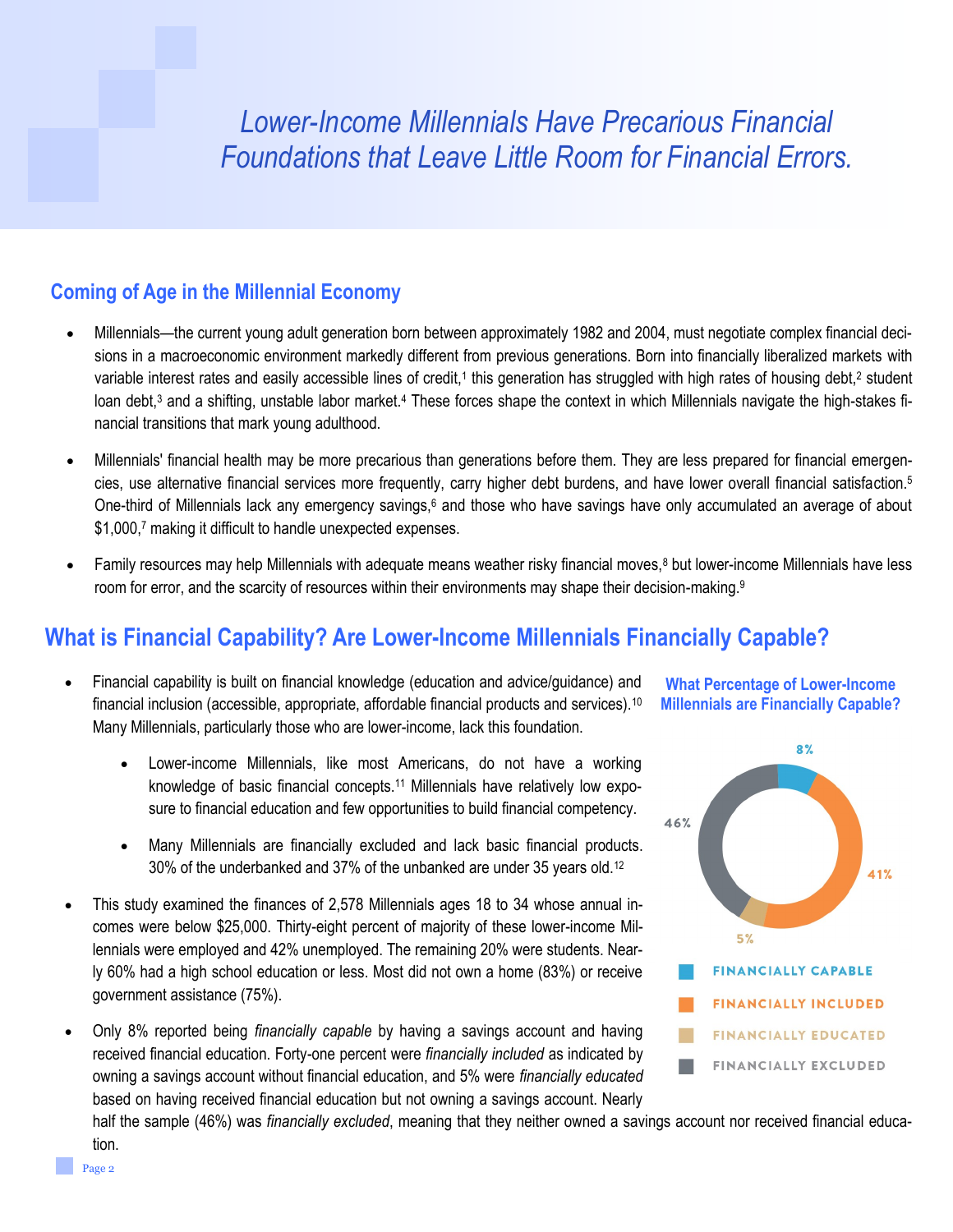# *Financial Capability May Help Lower-Income Millennials to Establish a Solid Financial Foundation.*

### **Financial Capability: Promising Effects on Lower-Income Millennials' Financial Health**

 Compared to financially excluded lower-income Millennials, those who are financially capable were 171% more likely to be able to come up with \$2,000 in 30 days, 182% more likely to have savings to equal three months of expenses and 34% less likely to report carrying too much debt. Thus,

COMPARED TO LOWER-INCOME FINANCIALLY EXCLUDED MILLENNIALS, LOWER-INCOME FINANCIALLY CAPABLE MILLENNIALS ARE:



the building blocks of financial capability—financial education and financial inclusion via savings accounts—may help lower-income Millennials experience sound financial health as they negotiate a number of complexities at this stage of the life course.

- A combination of inclusion in the financial mainstream and financial knowledge was associated with lower-income Millennials' preparedness to weather expenditure shocks and negotiate debt. Nearly one-half of these Millennials, however, had no savings account; nor had they received financial education.
- Only 29% of lower-income Millennials reported that they could come up with \$2,000 in 30 days. Being financially capable and financially included were significantly associated with greater likelihood of being able to cover an unanticipated expense, 171% and 93% higher, respectively, when compared to being financially excluded.
- Twenty-two percent of lower-income Millennials reported that they had three months of emergency savings. Millennials who were full-time students, employed and/or homeowners were significantly more likely to have emergency savings than Millennials who were unemployed. Compared to those who were financially excluded, being financially capable was associated with a 182% increased likelihood of having emergency savings, and financial inclusion was associated with a 126% increased likelihood.
- Forty-eight percent of lower-income Millennials reported using alternative financial services. While having children and having some college were respectively associated with greater or lesser likelihood of using alternative financial services, no measures of financial capability, inclusion, education or exclusion emerged as significant predictors.
- Thirty-three percent of lower-income Millennials indicated that they were carrying too much debt. Those who had completed at least some college and those who received government assistance were more likely to report high debt burden. Compared to being financially excluded, financial capability was associated with a 34% decreased likelihood of carrying too much debt.
- Lower-income Millennials displayed relatively low levels of financial satisfaction. Homeownership had the largest effect on financial satisfaction, but, as homeownership among Millennials is declining,<sup>13</sup> relatively few in this generation will have this asset base. Compared to the financially excluded, those who were financially capable reported significantly higher financial satisfaction.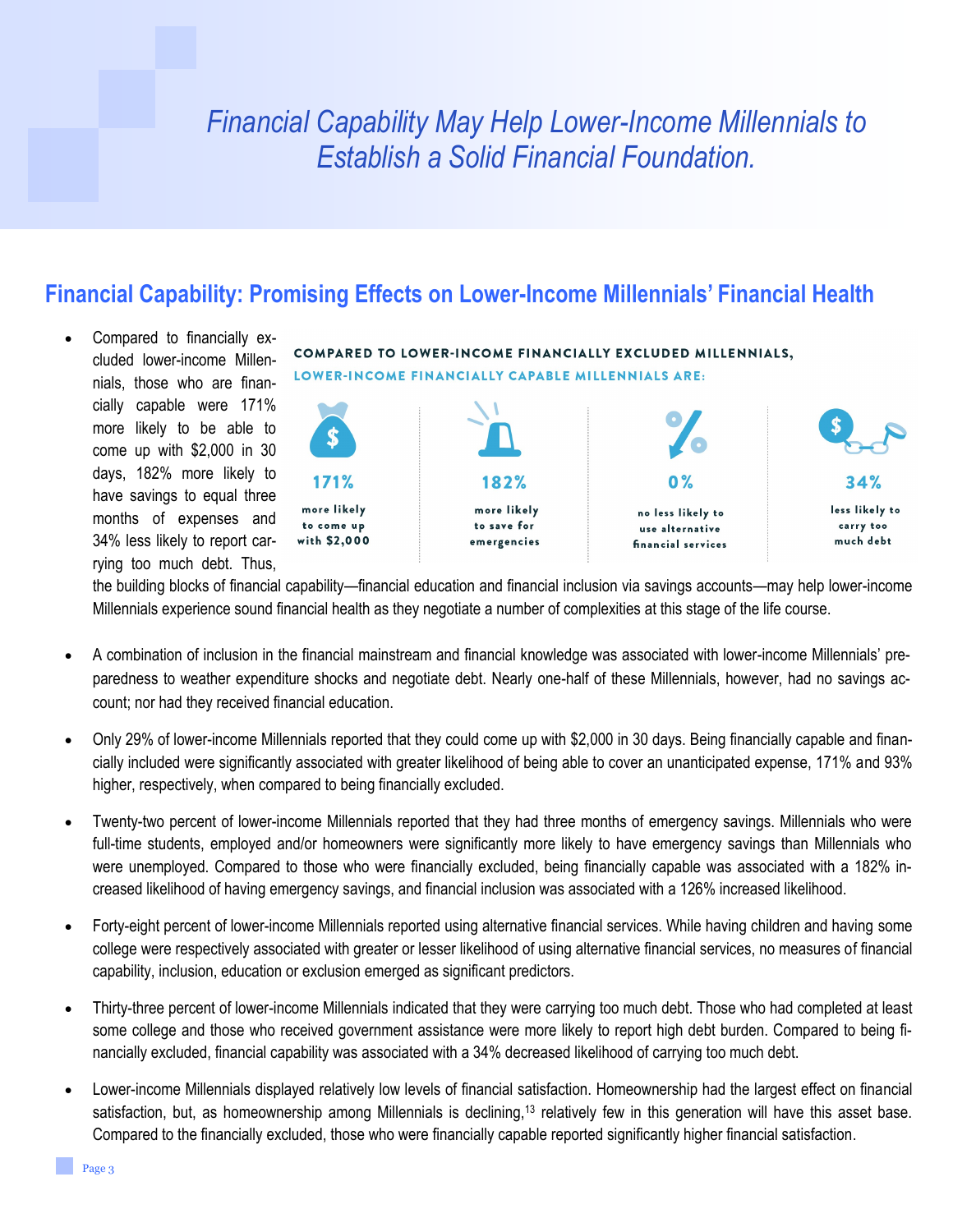## *Lower-Income Millennials' Financial Health is Based in Part on the Financial Opportunities That are Available to Them.*

#### **Implications**

- While financial knowledge alone, measured as either a literacy or education, was not associated with any metric of financial health and was only significantly associated with decreased financial satisfaction, when combined with experience with financial products, several significant associations emerge. Lower-income Millennials demonstrated preparedness for financial emergencies when they were financially included by having either a savings account, checking account and/or credit card coupled with financial education. The strongest associations were observed among those who had a credit card or savings account, indicating that some lowerincome Millennials may have adequate savings to handle an expense, whereas others use a credit card when they are in a pinch.
- Although the overall associations between being financially capable and financially healthy are promising, some groups of lowerincome Millennials fare differently. Having completed at least some college is significantly associated with the avoidance of alternative financial services, taking on too much debt and lower mean scores of financial satisfaction. Completion of a college degree or higher is associated with decreased financial fragility and avoidance of alternative financial services, but may relate to taking on too much debt. These findings are parallel to research that suggests that lower-income young adults who attend college may take on too much credit and student loan debt.<sup>14</sup> Millennials who receive government assistance, have dependent children and earn very low incomes may use alternative financial services to make ends meet on consistently strained resources.<sup>15</sup> Lower-income Millennials may also use credit cards to cover their expenses, as those who receive government assistance are nearly 60% more likely to report carrying too much debt.
- Lower-income Millennials' financial health is not only based on individual choices, but also on the range of financial choices and opportunities that are available to them via institutional arrangements. This suggests a need for changes in these institutions, as well as at the individual level.
	- To equip lower-income Millennials with a foundation of financial capability, efforts to improve financial knowledge could be delivered in concert with opportunities to engage with mainstream financial institutions, including through initiatives such as Child Savings Accounts (CSAs) or Individual Development Accounts (IDAs).
	- Policy could address the rising accumulation of debt among young adults. This could include making CSAs widely available in which families could save in advance of college to minimize their debt burden, increasing the availability of needbased financial aid like Pell Grants, and continuing to provide income-based repayment and forgiveness plans for college loans.
	- Finally, policies could aim to improve income sufficiency in order to provide Millennials with more financial opportunities and bolster their financial health, perhaps by increasing the minimum wage, expanding the Earned Income Tax Credit (EITC), passing living wage ordinances and/or pursuing a guaranteed minimum income approach.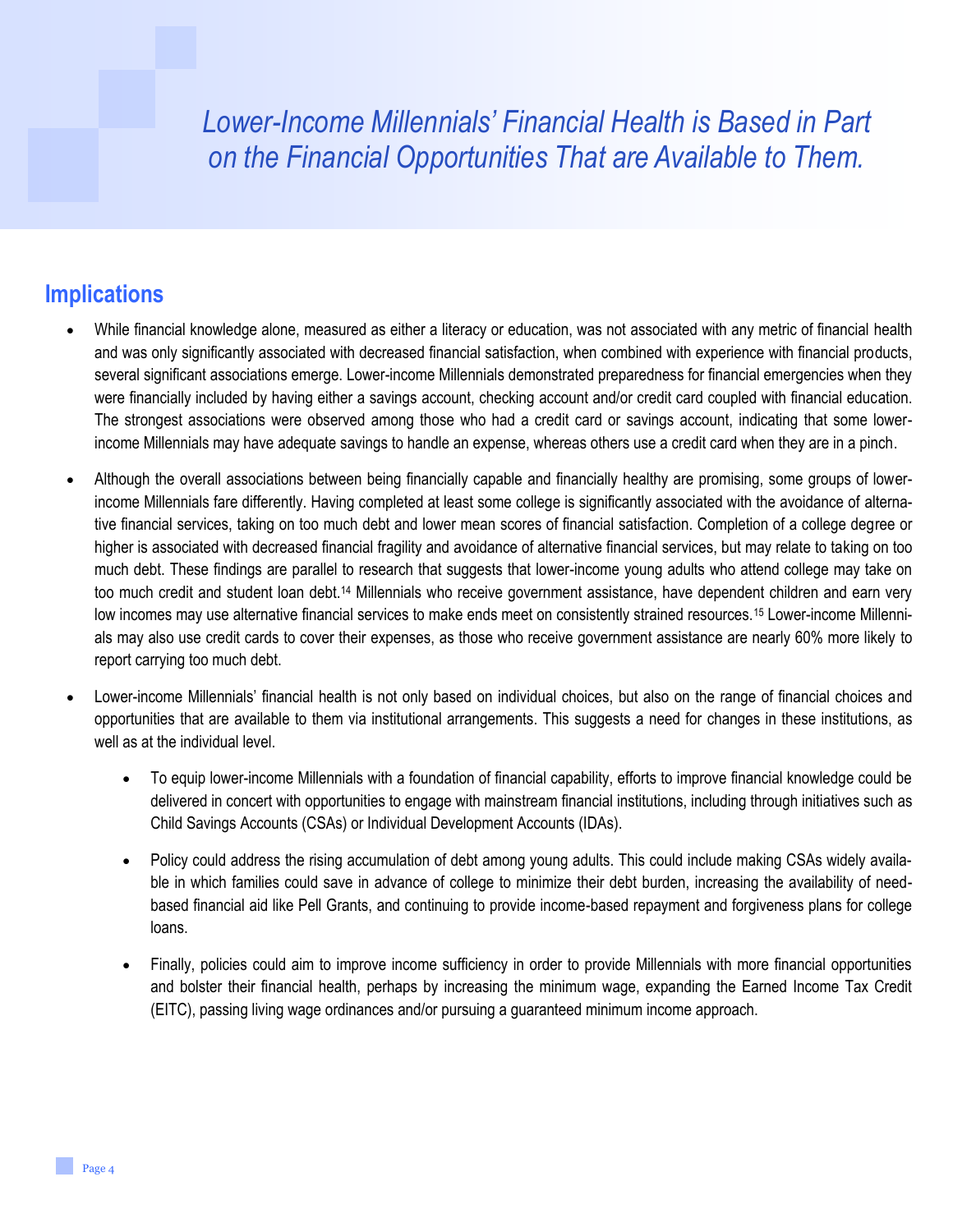# *This Research was Generously Funded by the FINRA Investor Education Foundation.*

### **Acknowledgment**

This research was supported by a grant from the FINRA Investor Education Foundation. All results, interpretations and conclusions expressed are those of the research team alone, and do not necessarily represent the views of the FINRA Investor Education Foundation or any of its affiliated companies. No portion of this work may be reproduced, cited, or circulated without the express written permission of the authors.

The FINRA Investor Education Foundation, established in 2003 by FINRA, supports innovative research and educational projects that give underserved Americans the knowledge, skills and tools necessary for financial success throughout life. For details about grant programs and other FINRA Foundation initiatives, visit www.finrafoundation.org.

### **References**

- 1 Castronova, E., & Hagstrom, P. (2004). The demand for credit cards: evidence from the survey of consumer finances. *Economic Inquiry*, *42*(2), 304-318.
- 2 Emmons, W. & Noeth, B. (2014a, May). *Young adults' balance sheets and the economy*. Paper presented at The Balance Sheets of Younger Americans: Is the American Dream at Risk? Symposium, St. Louis, MO: Federal Reserve Bank of St. Louis.
- 3 Elliott, W. & Lewis, M. (2014).*The student loan problem in America: It's not enough to say that students will eventually recover*. Lawrence, KS: University of Kansas, Center on Assets, Education, and Inclusion.
- 4 Levenson, A. (2010). Millennials and the world of work: An economist's perspective. *Journal of Business Psychology, 25*, 257-264.
- 5 Mottola, G. (2014). *The financial capability of young Americans—A generational view*. Washington, DC: FINRA Investor Education Foundation. Retrieved from [http://www.finrafoundation.org/web/groups/sai/@sai/documents/sai\\_original\\_content/p457507.pdf](http://www.finrafoundation.org/web/groups/sai/@sai/documents/sai_original_content/p457507.pdf)
- 6 de Bassa Scheresberg, C. (2013). Financial literacy and financial behavior among young adults: Evidence and implications. *Numeracy*, *6*(2), Article 5.
- 7 Friedline, T., & Song, H. (2013). Accumulating assets, debts in young adulthood: Children as potential future investors*. Children and Youth Services Review, 35*(9), 1486-1502. doi:10.1016/j.childyouth.2013.05.013
- 8 See Wightman, P. D., Patrick, M. E., Schoeni, R. F., & Schulenberg, J. E. (2013). *Historical trends in parental financial support of young adults*. Ann Arbor, MI: University of Michigan, Institute for Social Research, Population Studies Center.
- 9 Mullainathan, S., & Thaler, R. (2000). *Behavioral economics* (NBER Working Paper No. w7948). Cambridge, MA: National Bureau of Economic Research. Retrieved from [http://www.nber.org/papers/w7948;](http://www.nber.org/papers/w7948) Bertrand, M., Mullainathan, S., & Shafir, E. (2004). A behavioral-economics view of poverty. *American Economic Review*, *94*(2), 419-423.
- 10 Sherraden, M. S. (2013). Building blocks of financial capability. In J. Birkenmaier, M. S. Sherraden, & J. Curley (Eds.), *Financial education and capability: Research, education, policy, and practice* (pp. 3-43). New York: Oxford University Press.
- 11 Lusardi, A., Mitchell, O., & Curto, V. (2010). Financial literacy among the young. *Journal of Consumer Affairs*, *44*(2), 358-380.
- 12 Federal Deposit Insurance Corporation. (2012b). *National survey of unbanked and underbanked households: 2011*. Washington, DC: FDIC. Retrieved from: [http://www.fdic.gov/householdsurvey/2012\\_unbankedreport.pdf](http://www.fdic.gov/householdsurvey/2012_unbankedreport.pdf)
- 13 Fry, R. (2013). *Young adults after the recession: Fewer homes, fewer cars, less debt*. Washington, DC: Pew Research Center.
- 14 Kim, H., & DeVaney, S. A. (2001). The determinants of outstanding balances among credit card revolvers. *Financial Counseling and Planning*, *12*(1), 67-77.; Yilmazer, T., & DeVaney, S. A. (2005). Household debt over the life cycle. *Financial Services Review*, *14*(4), 285-304.
- 15 See The Pew Charitable Trusts. (2013). *Payday lending in America: How borrowers choose and repay payday loans*. Washington, DC: The Pew Charitable Trusts.